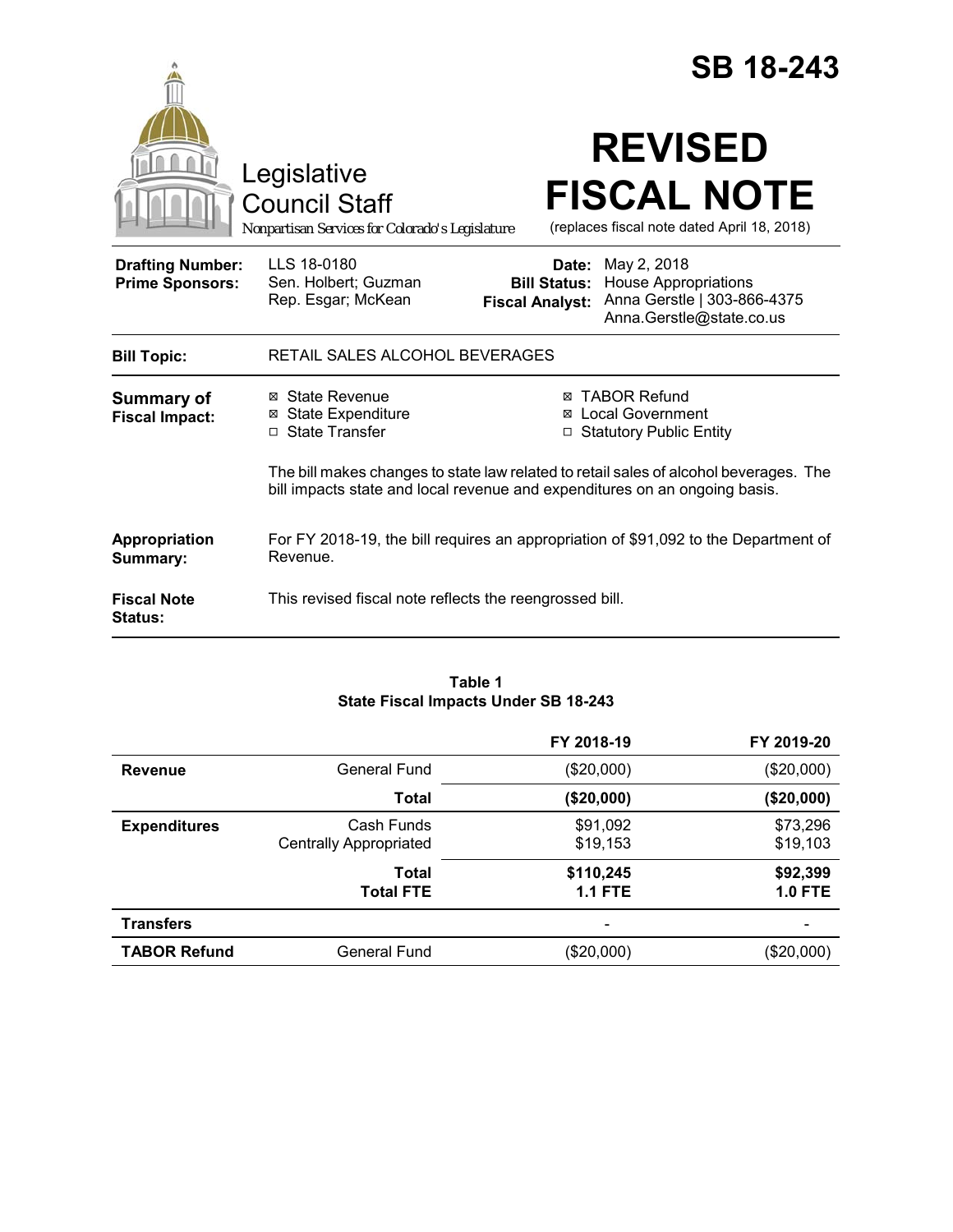# **Summary of Legislation**

**Current definitions.** Under current law, prior to January 1, 2019, "malt liquor" is defined as full-strength beer and "fermented malt beverages" are defined as beer that does not exceed 3.2 percent alcohol by weight (3.2 beer). Beginning January 1, 2019, pursuant to Senate Bill 16-197, both malt liquor and fermented malt beverage are defined as full-strength beer.

**Current law.** Currently, licensed retail liquor stores and liquor-licensed drugstores may sell full-strength beer, wine, and spirits for consumption off the licensed premises. Fermented malt beverage (FMB) retailers may sell 3.2 beer for consumption on, off, or on/off the licensed premises until January 1, 2019, and full-strength beer after that date.

**FMB on- and on/off premises licenses.** The bill eliminates the FMB on/off premises license and requires that current licensees convert their license to either an FMB on-premises or off-premises license when their current license is up for renewal. The bill makes no changes to the FMB on-premises consumption license.

**FMB off-premises licenses.** Under the bill, employees of FMB retailers who are under 21 years old may not sell or have any contact with alcohol. In addition, new FMB off-premises licensees or licenses renewed on or after January 1, 2019, must:

- receive at least 20 percent of gross annual revenues, excluding fuel, cigarette, nicotine, tobacco, and lottery products, from food items to be consumed off the premises;
- verify that a customer is at least 21 years old by requiring valid identification;
- not allow consumers to purchase beer at a self-checkout that does not require assistance from an employee who is at least 21 years old; and
- not sell beer to customers at a price below the retailer's cost, unless part of a close-out sale. This price requirement also applies to alcohol sold by retail liquor stores under the bill, and does not prohibit retailers from operating a loyalty or rewards program.

The bill also allows FMB licensees to have open containers if the product was provided by wholesalers for sampling by the licensee, and aligns other requirements for FMB licensees with requirements that are currently in place for other licensees that sell full-strength beer.

**Radius requirements.** Under current law, no new retail liquor store or liquor-licensed drugstore license may be issued for locations within 1,500 feet of a liquor store, or within 3,000 feet of a liquor store in a municipality with a population of 10,000 or fewer. The bill specifies that:

- the 1,500 foot radius requirement applies in municipalities with a population of 10,000 or fewer if the municipality is adjacent to the City and County of Denver;
- the radius requirements will apply to new FMB off-premises licenses; and
- local licensing authorities may not approve a request by an FMB off-premises retailer or retail liquor store to move to a new location if the new location does not meet radius requirements.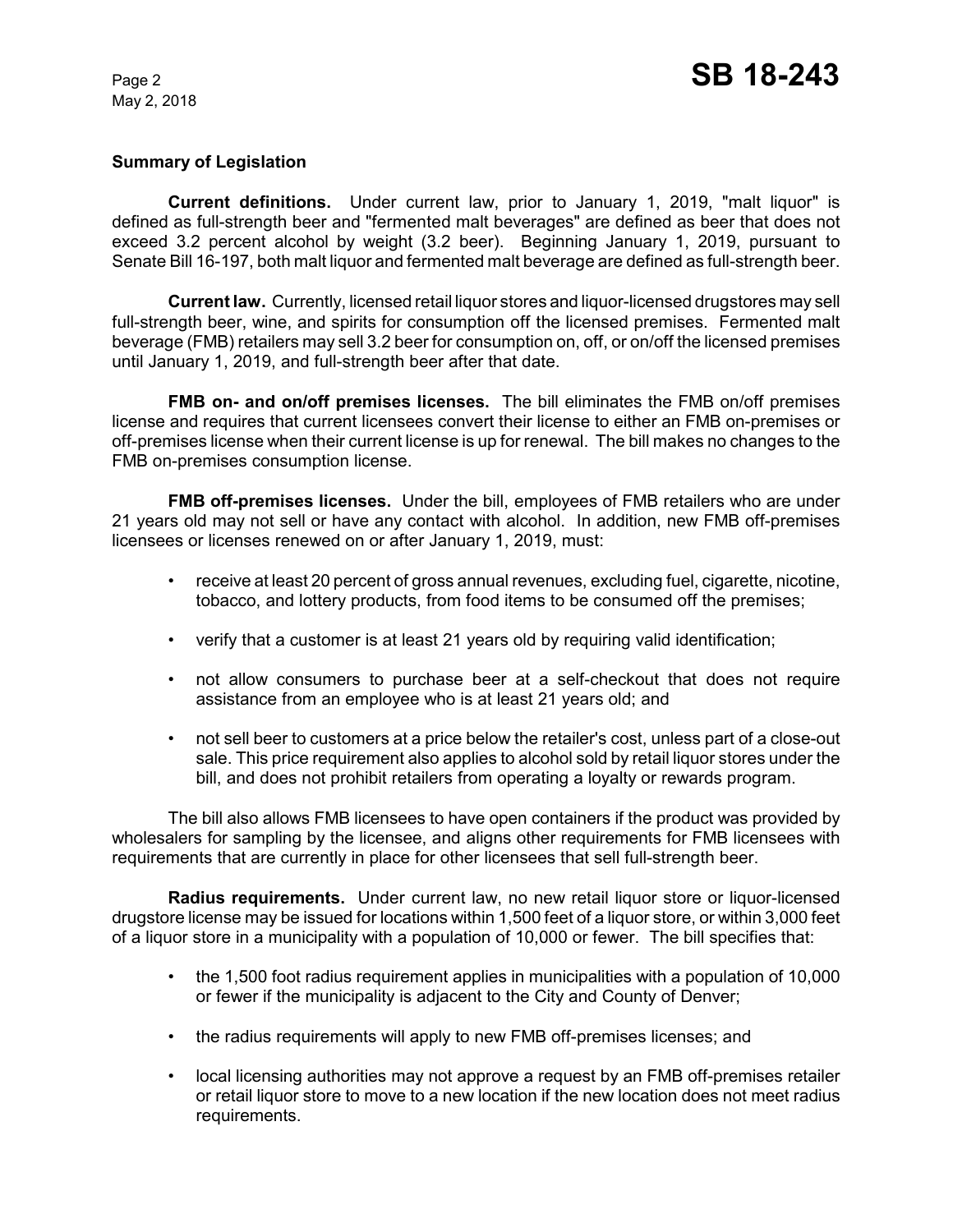**School distance requirement.** No new or relocated FMB off-premises license may be issued if the location is within 500 feet of a school, with certain exceptions. Local governments may eliminate or modify the distance requirement and must make a specific finding of fact as to whether the location is within the distance requirement, subject to judicial review.

**Public consumption.** Current law prohibits public consumption of full-strength beer, wine, and spirits, with certain exceptions. The bill extends the prohibition to include fermented malt beverages, and establishes that public consumption is legal if specifically authorized by state or local government entities by ordinance, resolution, or rule.

**Deliveries.** Under current law, retail liquor stores and liquor-licensed drugstores may deliver alcohol. The bill authorizes FMB off-premises licensees to deliver beer and establishes the same delivery requirements for FMB retailers, retail liquor stores, and liquor-licensed drugstores. Requirements include that the person delivering the alcohol must be at least 21 years of age, use a vehicle owned or leased by the licensee, and verify that the customer is also over 21; and that no more than 50 percent of gross annual revenues from the sale of alcohol may come from delivered alcohol. The bill allows the Liquor Enforcement Division (LED) in the Department of Revenue to establish a delivery permit for FMB retailers, as is currently allowed for retail liquor stores and liquor-licensed drugstores.

**Additional liquor-licensed drugstore licenses.** Under current law, liquor-licensed drugstore licensees who were licensed on or before January 1, 2016, may obtain additional licenses based on a phased-in schedule in statute. The bill allows a liquor-licensed drugstore licensee that was licensed on February 21, 2016, who converted their licensed to a retail liquor store license after February 21, 2016, and that applied on or before May 1, 2017, to convert their license back to a retail liquor store license, to obtain additional licenses based on the schedule in statute.

Under the bill, liquor-licensed drugstores that applied for their license on or after July 1, 2016, may obtain additional licenses as follows:

- January 1, 2019, through December 31, 2021, one additional license (two total);
- January 1, 2022, through December 31, 2026, two additional licenses (three total); and
- beginning January 1, 2027, three additional licenses (four total).

Those licensees must meet certain conditions to obtain additional licenses, including purchasing two retail liquor store licenses and converting them to the new liquor-licensed drugstore license.

**Penalties.** Under current law, when the state or local licensing authority suspends a liquor license, the licensee may petition to pay a fine instead of serving the suspension. This fine amount ranges from \$200 to \$5,000 per violation. The bill specifies that if the licensing authority grants the petition to pay a fine for violations related to serving a minor or someone visibly intoxicated, the fine is \$1,000 per offense and the licensing authority may not take into account violations that occurred more than five years ago when considering a fine or suspension.

**Entities with multiple licenses.** Individuals who hold multiple retail liquor store, liquor-licensed drugstore, and FMB off-premises licenses may operate under a single or consolidated corporate entity, but may not commingle purchases or credit extensions, or have wholesale prices based on more than one licensed premises.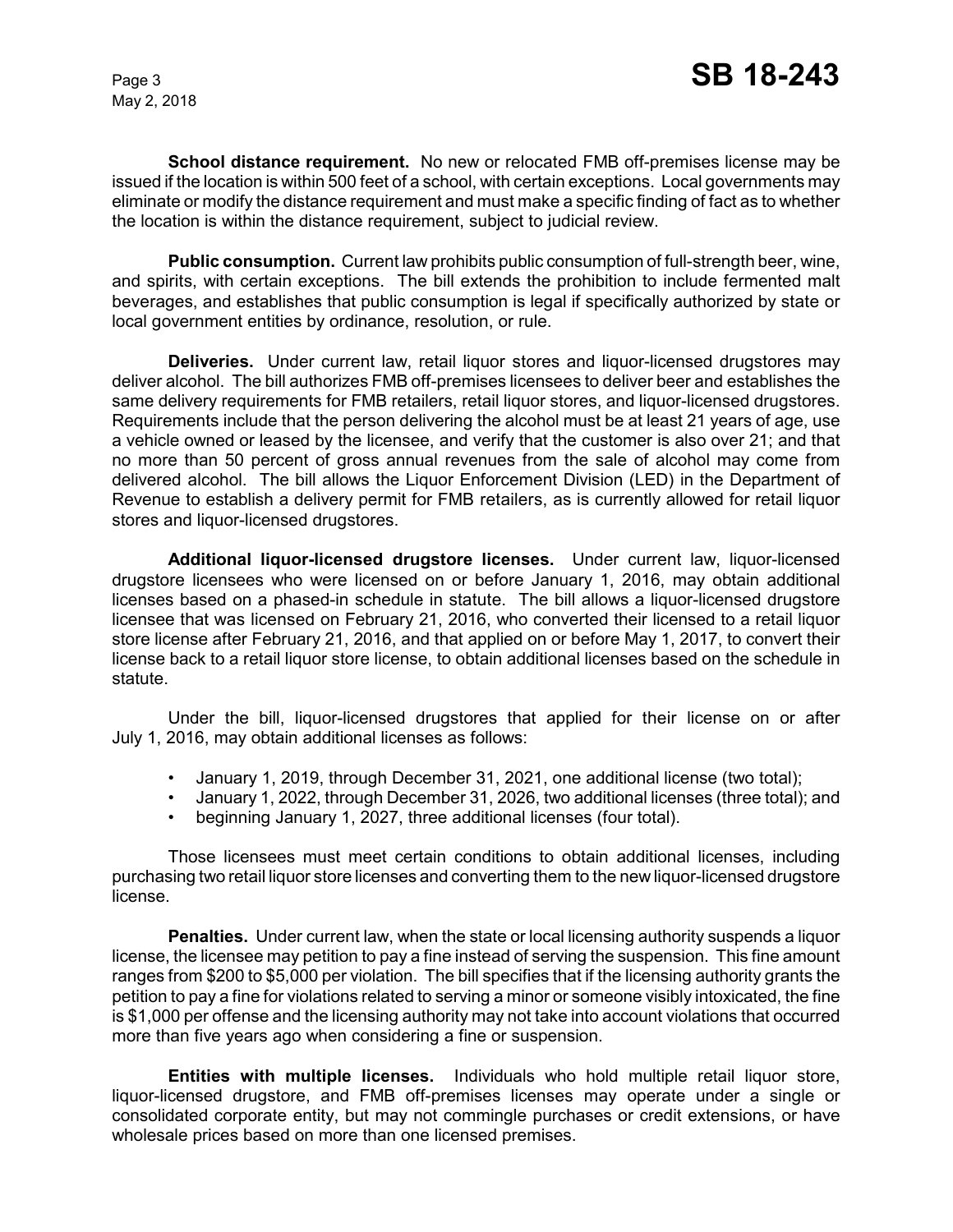**Tastings and other provisions.** Tastings held at a retail liquor store or liquor-licensed drugstore may be conducted by an employee or representative of a wholesaler or manufacturer, not later than 9 p.m. (currently 7 p.m.), and up to 156 days per year (currently 104 days, with restrictions). Alcohol for tastings may be stored on the licensed premises. In addition, the bill allows retail liquor stores, liquor-licensed drugstores, and FMB off-premises retailers to have open containers on the premises if it is a damaged or defective product, and clarifies that retailers may not accept credit from a wholesaler for more than 30 days.

## **Background**

**Senate Bill 16-197.** Senate Bill 16-197 significantly changed the licensing of off-premises retail liquor sales, including removing the distinction between 3.2 and full-strength beer, beginning January 1, 2019, allowing retail liquor stores and liquor-licensed drugstores to obtain additional licensed locations, and establishing radius requirements for any new off-premises retail licensee.

**Current retail liquor licensees.** As of April 2018, there are 1,586 FMB retail licensees, of which 1,473 are licensed for off-premises consumption, 40 for on-premises consumption, and 73 for on/off premises consumption. There are 1,614 retail liquor store licensees and 16 liquor-licensed drugstore licenses.

## **Comparable Crime**

Legislative Council Staff is required to include certain information in the fiscal note for any bill that creates a new crime, changes the classification of an existing crime, or changes an element of the existing crime that creates a new factual basis for the offense. The bill aligns FMB off-premises retailers with current unlawful acts for retail liquor stores and liquor-licensed drugstores, and makes minor changes to the unlawful acts for retail liquor stores and liquor-licensed drugstores related to tastings. The fiscal note assumes that liquor licensees will abide by the requirements of their license and that any increase in criminal cases will be minimal. As a result, the fiscal note assumes that there will be no tangible impact to the court and criminal system.

## **State Revenue**

The bill decreases state General Fund revenue by about \$20,000 annually beginning in FY 2018-19. Fee revenue to the LED Cash Fund may also be impacted by a minimal amount, as discussed below. The fiscal note assumes that any revenue impact in the current FY 2017-18 will be minimal.

**Fine revenue.** The bill decreases revenue from fines by about \$20,000 annually beginning in FY 2018-19. Under current law, fines for serving alcohol to an underage or visibly intoxicated person must range from \$200 to \$5,000, but the LED has the discretion to deny petitions for a fine instead of a license suspension, and to set the fine amount within that range. The bill sets the fine at \$1,000 per violation, should the LED grant a petition for a fine.

In 2017, there were approximately 155 violations issued by the LED for service to an underage or visibly intoxicated person that resulted in a fine. Based on estimated average fine amounts and the assumptions that the same number of violations will occur in future years and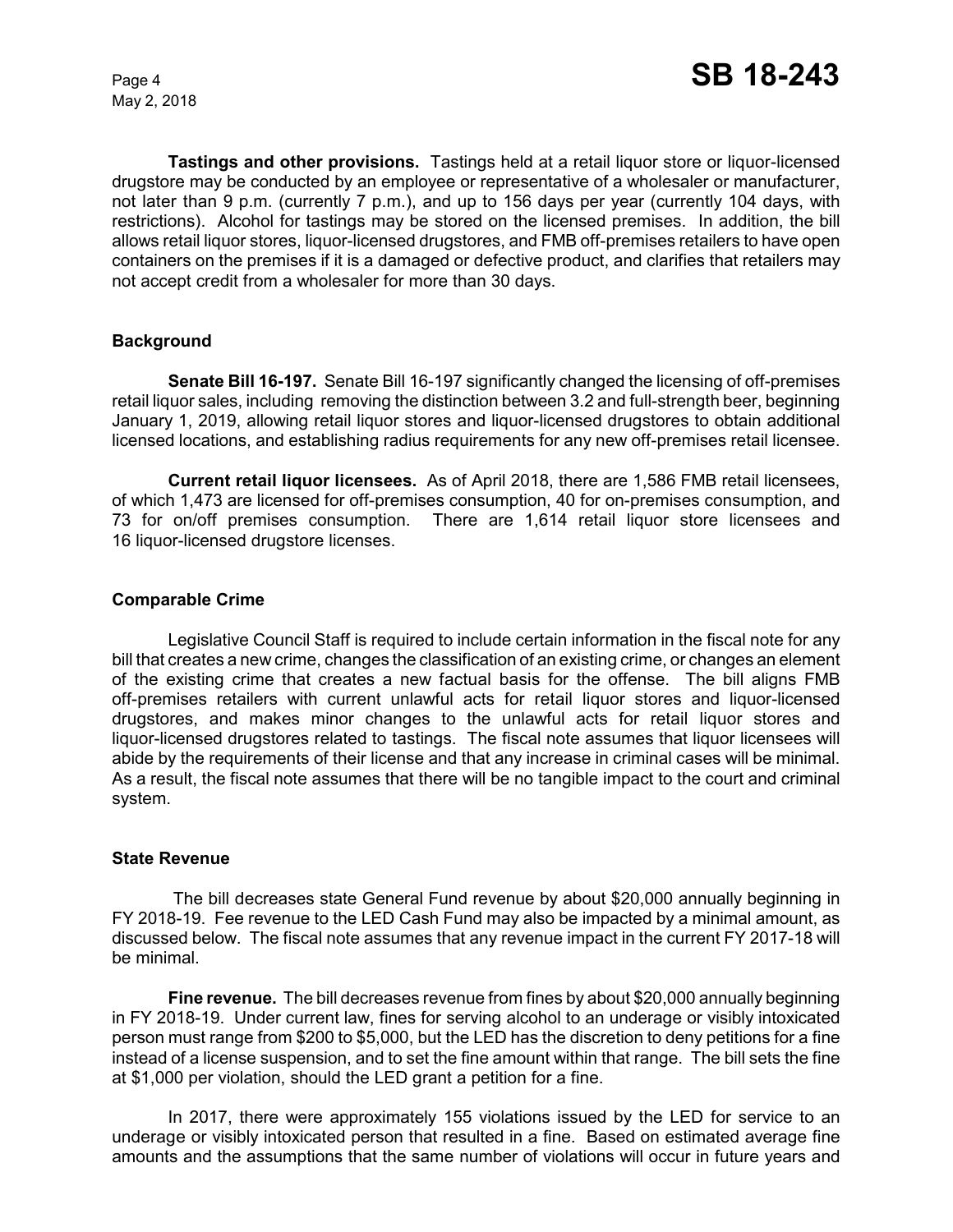some violators will no longer petition for a fine instead of a suspension, fine revenue will decrease by approximately \$20,000. This decrease is driven by the decrease in revenue from the approximately 25 percent of violators who receive fines in excess of \$2,000 that will receive a lower fine as a result of the bill.

**Fee impact on licensees**. Colorado law requires legislative service agency review of measures which create or increase any fee collected by a state agency. Fee revenue from liquor license application and licensing fees may be impacted in the following ways:

- To the extent that the bill increases applications for additional liquor-licensed drugstore licenses, who must buy out two retail liquor store licenses, revenue from liquor-licensed drugstore application fees will increase and revenue from retail liquor store licensing renewal fees will decrease. These changes will be minimal and spread out over multiple years.
- The current FMB on/off-premises licensees that must convert their license to either an FMB on or off premises license do not have to pay the application fee in order to convert their license, and there is no change in revenue from the \$75 license fee that must be paid for either a new license or a renewal.
- The bill does not significantly impact revenue from application fees, but the current \$1,550 application fee may be adjusted administratively by the LED based on cash fund balance, estimated program costs, and the estimated number of licensees subject to the fee.

## **TABOR Refund**

This bill reduces state General Fund revenue from fines, which will reduce the amount of money required to be refunded under TABOR for FY 2018-19 and FY 2019-20. A TABOR refund obligation is not expected for the current FY 2017-18. Since the bill reduces revenue to the General Fund and the refund obligation by equal amounts, there is no net impact on the amount of money available in the General Fund for the budget. However, the bill will reduce money for the General Fund budget in the future during years when the state does not collect revenue above the TABOR limit. State revenue subject to TABOR is not estimated for years beyond FY 2019-20.

## **State Expenditures**

The bill increases state expenditures by \$110,245 and 1.1 FTE in FY 2018-19 and \$92,399 and 1.0 FTE in FY 2019-20 from the LED Cash Fund in the Department of Revenue. Costs are listed in Table 2 and discussed below.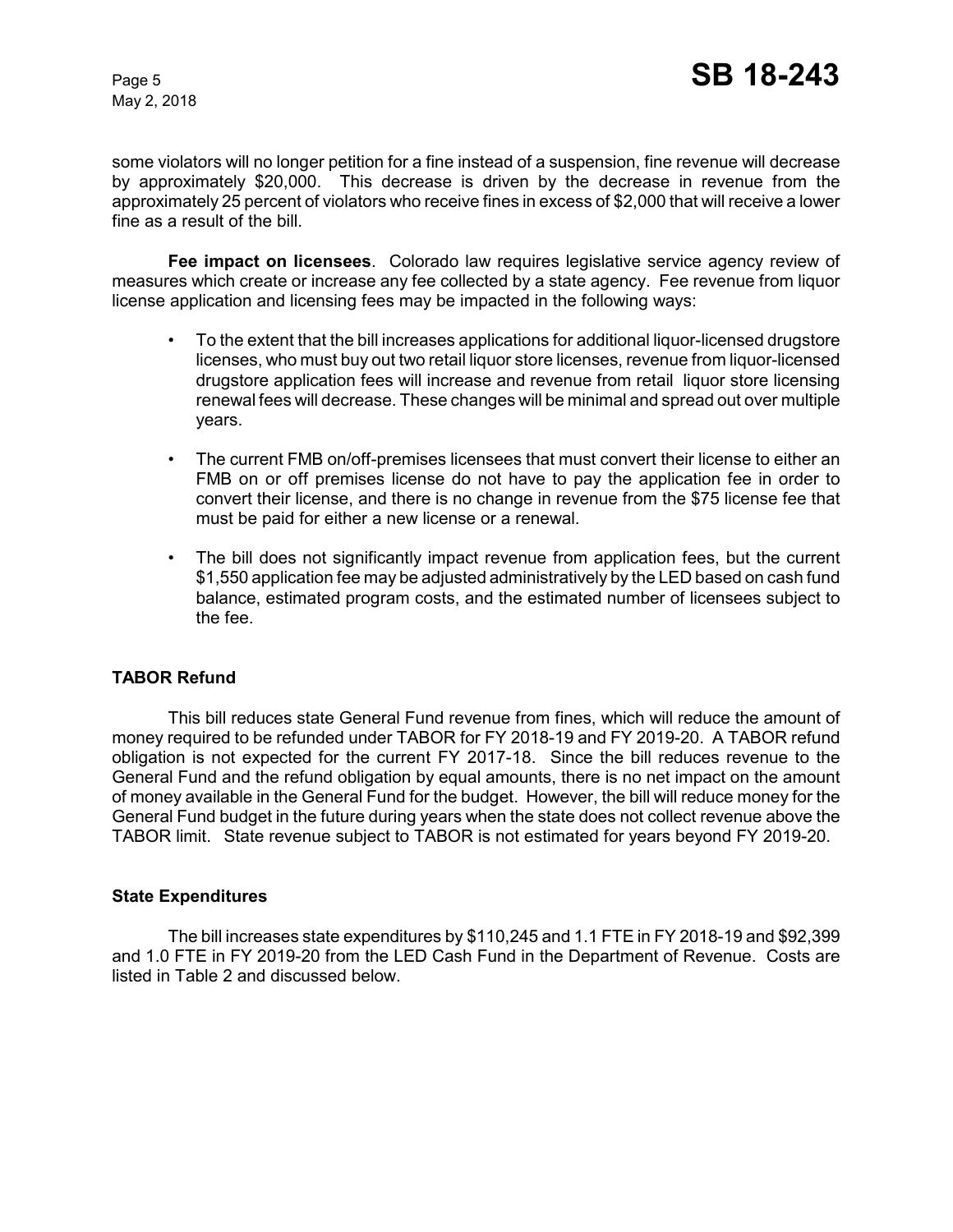|                                             | FY 2018-19     | FY 2019-20     |  |
|---------------------------------------------|----------------|----------------|--|
| <b>Department of Revenue</b>                |                |                |  |
| <b>Personal Services</b>                    | \$65,506       | \$64,965       |  |
| Operating Expenses and Capital Outlay Costs | \$11,430       | \$1,937        |  |
| <b>Computer Modifications</b>               | \$3,500        |                |  |
| Legal Services                              | \$10,656       | \$6,394        |  |
| Centrally Appropriated Costs*               | \$19,153       | \$19,103       |  |
| FTE - Personal Services                     | 1.0 FTE        | 1.0 FTE        |  |
| FTE - Legal Services                        | 0.1 FTE        |                |  |
| <b>Total Cost</b>                           | \$110,245      | \$92,399       |  |
| <b>Total FTE</b>                            | <b>1.1 FTE</b> | <b>1.0 FTE</b> |  |

**Table 2 Expenditures Under SB 18-243**

 *\* Centrally appropriated costs are not included in the bill's appropriation.*

**Personal services.** The LED requires 1.0 FTE beginning in FY 2018-19 to process FMB on/off premises license conversions; adjust enforcement procedures; and conduct additional enforcement related to tastings, delivery, and public consumption of alcohol. Associated operating costs include the required law enforcement equipment for a criminal investigator. In addition, the bill is expected to increase the number of applications for liquor-licensed drugstores by a minimal amount; the associated workload can be accomplished within current appropriations.

The resources required to enforce the changes related to public consumption will depend heavily on the local ordinances adopted; should additional resources be required, the LED will request them through the annual budget process.

**Computer modifications.** In FY 2018-19 only, LED requires \$3,500 to modify the MyLicense Office licensing system to include a delivery permit for FMB retailers, retail liquor stores, and liquor-licensed drugstores. LED is currently authorized to, but does not, issue delivery permits to retail liquor stores and liquor-licensed drugstores; however, allowing an additional 1,473 FMB retailers to deliver and establishing specific requirements for the delivery of alcohol by all three license types will require LED to begin issuing delivery permits. The workload associated with issuing delivery permits can be accomplished within current appropriations.

**Legal services.** The LED requires an increase of 100 hours in FY 2018-19 and 60 hours in FY 2019-20 for legal services, provided by the Department of Law. Legal services hours are required to conduct rulemaking and handle an assumed one additional administrative action per year. The Department of Law requires 0.1 FTE in FY 2018-19 to provide those services.

**Department of Natural Resources.** The bill may increase the workload for the Parks and Wildlife Commission to adopt policies regarding the consumption of alcohol at state parks. Under current law, 3.2 beer may be consumed in state parks; under the bill, any public consumption will be illegal in state parks unless the commission adopts a policy or rule allowing it. No change in appropriations is required.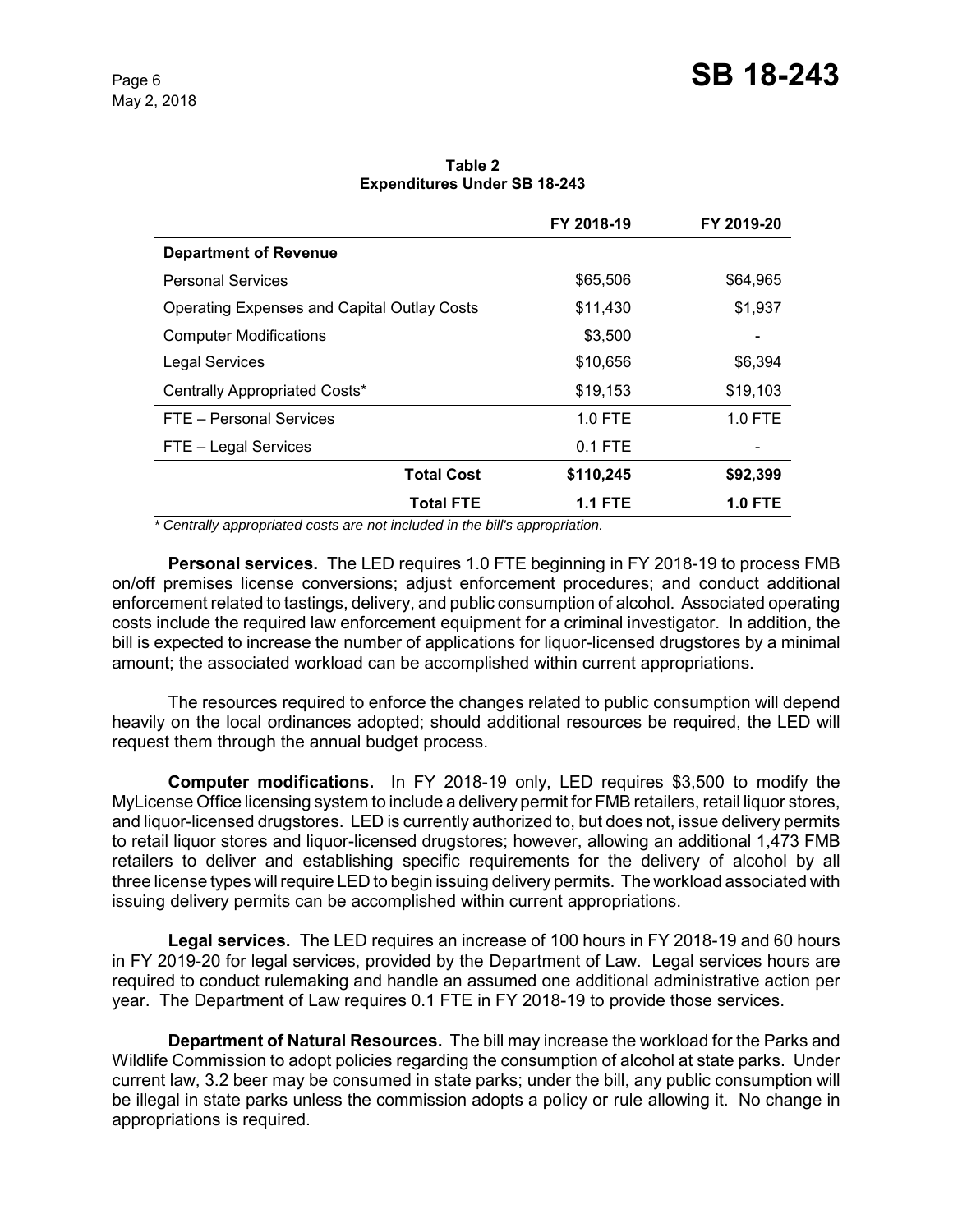**Centrally appropriated costs.** Pursuant to a Joint Budget Committee policy, certain costs associated with this bill are addressed through the annual budget process and centrally appropriated in the Long Bill or supplemental appropriations bills, rather than in this bill. These costs, which include employee insurance, supplemental employee retirement payments, and leased space, are estimated to be \$19,153 in FY 2018-19 and \$19,103 in FY 2019-20.

## **Local Government Impact**

The bill impacts the revenue and expenditures of local governments, as discussed below.

**Revenue.** The bill impacts local revenue in several ways. First, fine revenue from sales to underage or visibly intoxicated people may be impacted, depending on current fine amounts. To the extent that the bill increases applications for additional liquor-licensed drugstore licenses, who must buy out two retail liquor store licenses, revenue from liquor-licensed drugstore application fees will increase and revenue from retail liquor store licensing renewal fees will decrease. The fiscal note assumes that changes will be minimal and spread out over multiple years.

**Expenditures.** The bill increases the workload for local licensing authorities in several ways. First, to the extent that local licensing authorities adopt ordinances related to public consumption or the distance requirements from schools, workload will increase. In addition, workload will increase for local licensing authorities and law enforcement to adjust enforcement procedures, including procedures related to tastings, delivery, and public consumption, and to process additional liquor-licensed drugstore applications.

## **Effective Date**

The bill takes effect upon signature of the Governor, or upon becoming law without his signature, with the following exceptions:

- the provision eliminating the FMB on/off premises manager requirement takes effect July 1, 2019; and
- the provisions related to new requirements for FMB retailers, delivery, single entity, and below-cost purchasing by retail liquor store and liquor-licensed drugstores, and other unlawful acts takes effect January 1, 2019.

#### **State Appropriations**

For FY 2018-19, the bill requires an appropriation of \$91,092 from the LED Cash Fund to the Department of Revenue and an allocation of 1.0 FTE. Of that, \$10,656 is reappropriated to the Department of Law, with an allocation of 0.1 FTE.

#### **Departmental Difference**

The Department of Revenue estimates that \$222,353 and 2.1 FTE are required to implement the bill's provisions. This estimate is based on the assumption that additional enforcement staff is required to enforce the public consumption changes, and to handle enforcement at an increased number of tastings.